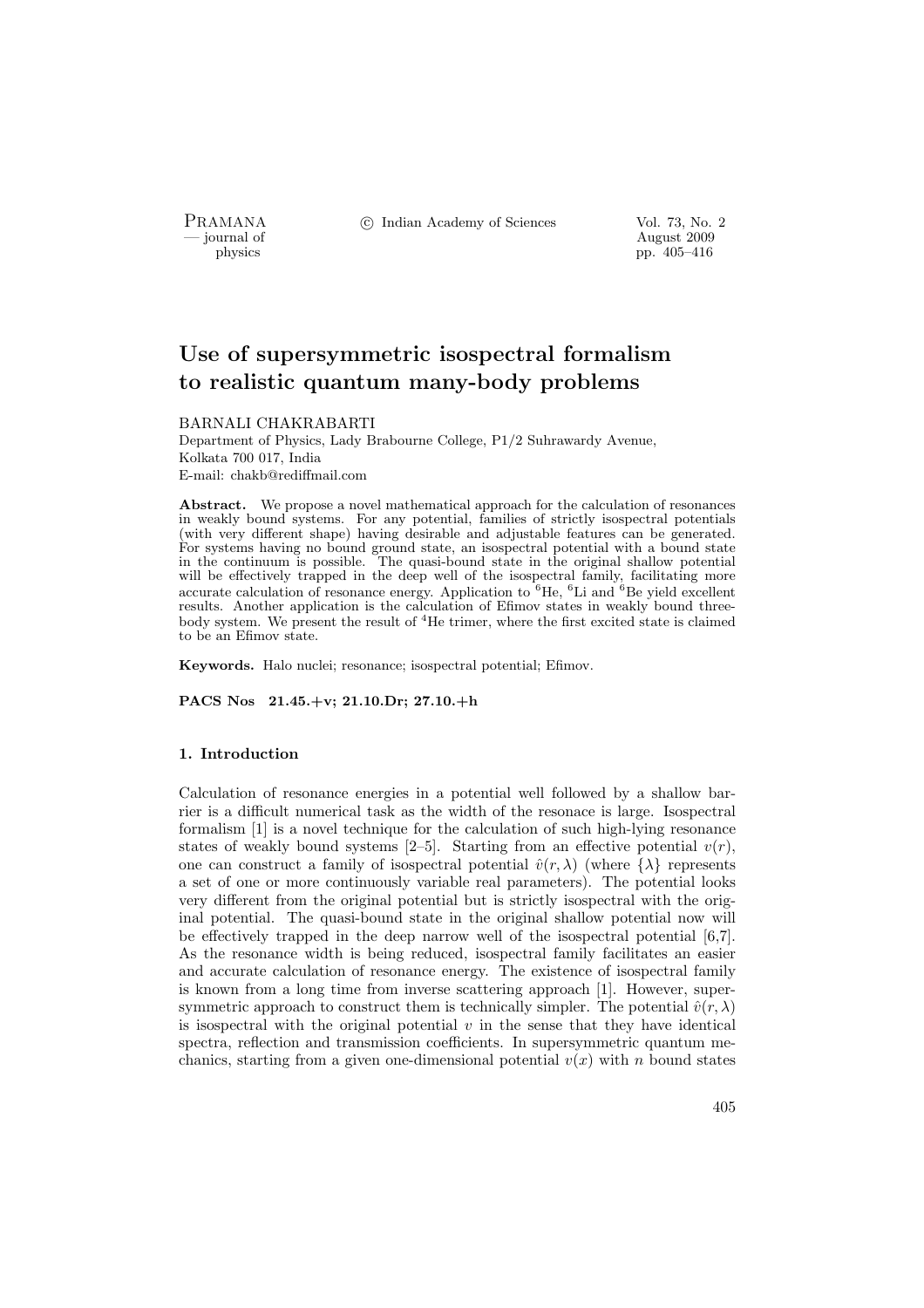and using Darboux procedure [1] one can construct one or more parameter families of isospectral potentials. For a one-parameter family, the value of  $\lambda$  lies in the permissible range  $-\infty < \lambda < -1$  and  $0 < \lambda < \infty$ . For  $\lambda \to \infty$ , one gets back the original potential. Although the set of isospectral potentials strictly have the same eigenspectra, they have different shapes depending on the parameter  $\lambda$ . For small positive values of  $\lambda$ ,  $\hat{v}$  develops a deep and narrow well followed by a high barrier near the origin. As  $\lambda \to 0^+$ , the depth of the well and the height of the adjacent barrier increase rapidly. This deep well and high barrier combination traps the system very effectively and thus gives rise to a sharp resonance. The position of resonance in  $\hat{v}(r, \lambda)$  is exactly the same as that in the original potential but more accurately calculated if one utilizes  $\hat{v}(r, \lambda)$ . The width of the resonance state is also calculated very accurately. For resonance states for which there is no bound ground state, one can construct the isospectral family with bound state in the continuum (BIC) [1]. This formalism was first successfully tested in a three-dimensional finite square well [8]. One realistic application of this technique is the calculation of resonance energy of  $A = 6$  nuclei like <sup>6</sup>He, <sup>6</sup>Be and <sup>6</sup>Li which are the halo nuclei [6,7]. These are considered as Borromean systems in which no binary subsystem is bound [2]. <sup>6</sup>He is a neutron rich halo nuclei and <sup>6</sup>Be is a proton-rich halo nuclei and they are characterized by large matter radii, low binding energy and resonances at low excitation energy. With the radioactive ion beam facilities, the information about the ground and resonance states are already known experimentally. Although there are numerous theoretical studies of the ground state [3–5], the calculation of high-lying resonance states of such highly unstable nuclei is a difficult task. The shallow well can trap the system temporarily giving rise to a broad resonance. Thus the accurate calculation of resonance energy is masked by large resonance width.

Another important application of supersymmetric isospectral formalism is the calculation of Efimov states. Efimov states result when there is a zero or near zero energy two-body bound state. No clear example of Efimov state exists in any field. It is believed that such an exotic state does not exist in any atom as Coulomb interaction is long range but may exist in systems of neutral atoms. One excellent candidate is <sup>4</sup>He trimer, as the dimer  $(^{4}He_{2})$  is predicted to have one weakly bound state  $\approx$ 1 mK. Although there is no experimental verification for the existence of Efimov state in the He trimer, the first excited state was claimed to be an Efimov state by several authors [9–11]. Here we revisit the problem by isospectral formalism, as a lot of numerical error may be involved in the calculation of such highly exotic state in the shallow well of original potential. But in the supersymmetric isospectral formalism, the near zero energy bound state will be more effectively bound in the deep narrow well of the isospectral potential. It will help to determine the Efimov state more accurately.

The paper is organized as follows. In  $\S$ 2, we present the methodology to solve the three-body problem and the calculational procedure to get isospectral potentials. Section 3 presents the results of Borromean systems. Section 4 presents the procedure to get Efimov states in He trimer and the results are discussed in the same section. Section 5 concludes the summary.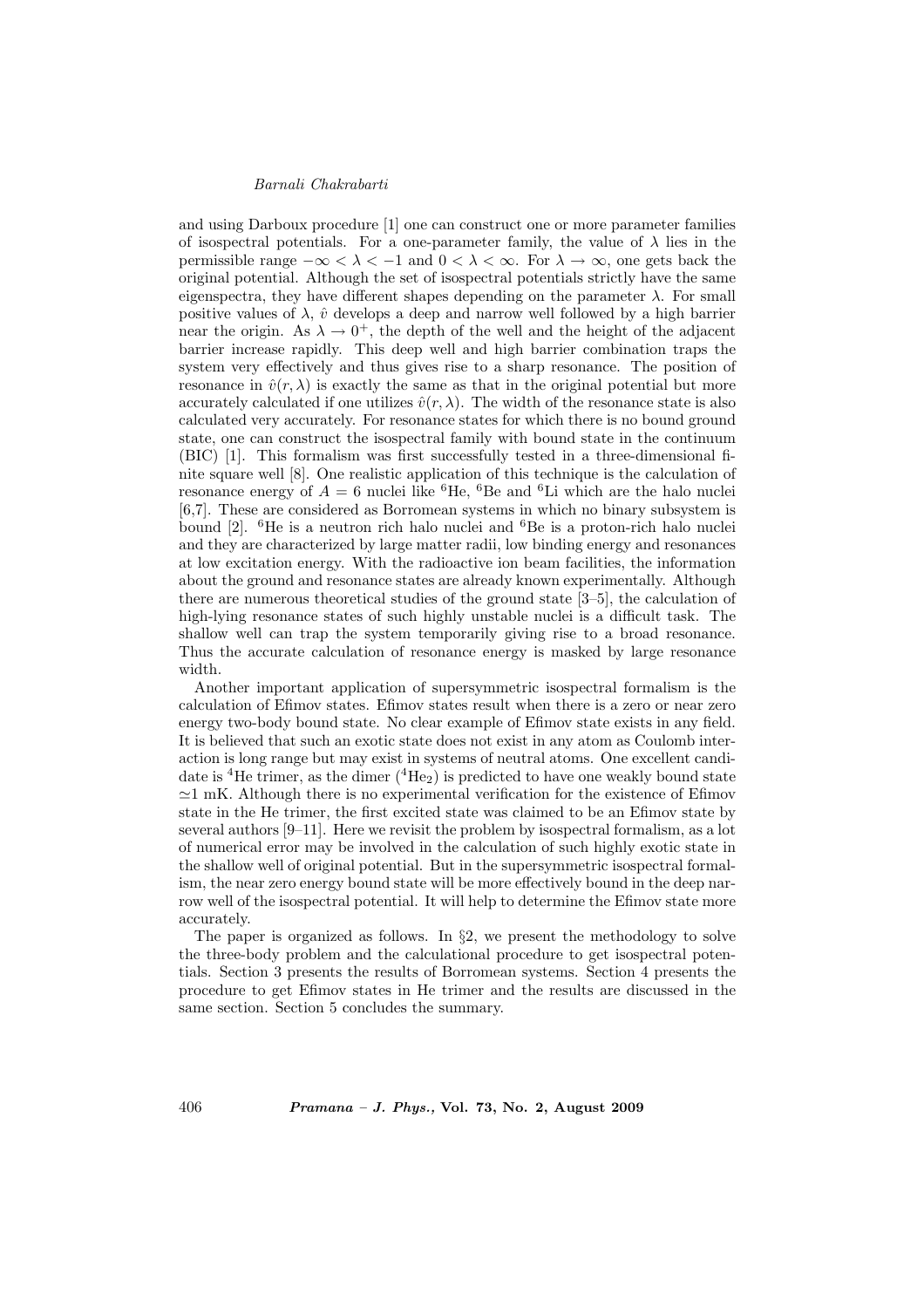## 2. Methodology and calculational procedure

We treat the  $A = 6$  nuclei as three-body systems consisting of an  $\alpha$  core and two valance nucleons. The relative motion is described by two Jacobi coordinates  $(\vec{\zeta}, \vec{\eta})$ [12]

$$
\begin{aligned}\n\zeta &= \rho \cos \phi \\
\eta &= \rho \sin \phi\n\end{aligned}\n\bigg\},\n\tag{1}
$$

where  $\rho =$ p  $(\zeta^2 + \eta^2)$  is the hyper-radius. The relative angle  $\phi$  and the two polar angles, each of  $\vec{\zeta}$  and  $\vec{\eta}$  together constitute five hyperangles and they are collectively described by  $\Omega$ . Next we expand the total eigenfunction  $\psi(\rho, \Omega)$  in the complete set of hyperspherical harmonics (HH)  $\{Y_{K\alpha}(\Omega)\}\$ [12]

$$
\psi(\rho,\Omega) = \sum_{K\alpha} \frac{U_{K\alpha}(\rho)}{\rho^{5/2}} \mathcal{Y}_{K\alpha}(\Omega)
$$
\n(2)

K is the hyperangular momentum quantum number.  $\alpha$  includes four other quantum numbers  $l_{\zeta}, l_{\eta}, L, M$ . Substituting the expansion (2) in the Schrödinger equation for the relative motion and the use of orthonormality of HH, gives a set of coupled differential equations

$$
\left[ -\left(\frac{\mathrm{d}^2}{\mathrm{d}\rho^2} - \frac{\mathcal{L}_K(\mathcal{L}_K + 1)}{\rho^2}\right) - E \right] U_{K\alpha}(\rho)
$$
  
+ 
$$
\sum_{K'\alpha'} \langle K\alpha | V(\rho, \Omega) | K'\alpha' \rangle U_{K'\alpha'}(\rho) = 0,
$$
 (3)

where  $\mathcal{L}_K = K + \frac{3}{2}$  and  $\mu$  is the effective mass and

$$
\langle K\alpha|V|K'\alpha'\rangle = \int \mathcal{Y}_{K\alpha}^*(\Omega)V(\rho,\Omega)\mathcal{Y}_{K'\alpha'}(\Omega)d\Omega,
$$
\n(4)

where  $V$  is the sum of all pairwise potentials. For a practical calculation, the HH expansion basis is truncated to a finite set of CDE by restricting  $K$  values upto a maximum  $K_{\text{max}}$  [13]. Next the set of CDEs are solved by the hyperspherical adiabatic approximation [14], where we assume that the hyper-radial motion is much slower compared to the hyperangular motion. Hence, the angular motion is solved adiabatically for a fixed value of  $\rho$ . Diagonalize the potential matrix (together with hypercentrifugal repulsion term) for each  $\rho$  and choose the lowest eigenpotential as the effective potential. Then the ground state energy is obtained numerically solving the uncoupled differential equation

$$
\left[-\frac{\mathrm{d}^2}{\mathrm{d}\rho^2} + v(\rho) - E\right]\psi(\rho) = 0\tag{5}
$$

subject to appropriate boundary conditions. Now for a state having spin-parity  $J^{\pi}$ , if  $v(\rho)$  can support at least a bound state with energy  $E_0$  then the normalized wave function  $\psi_0$  satisfies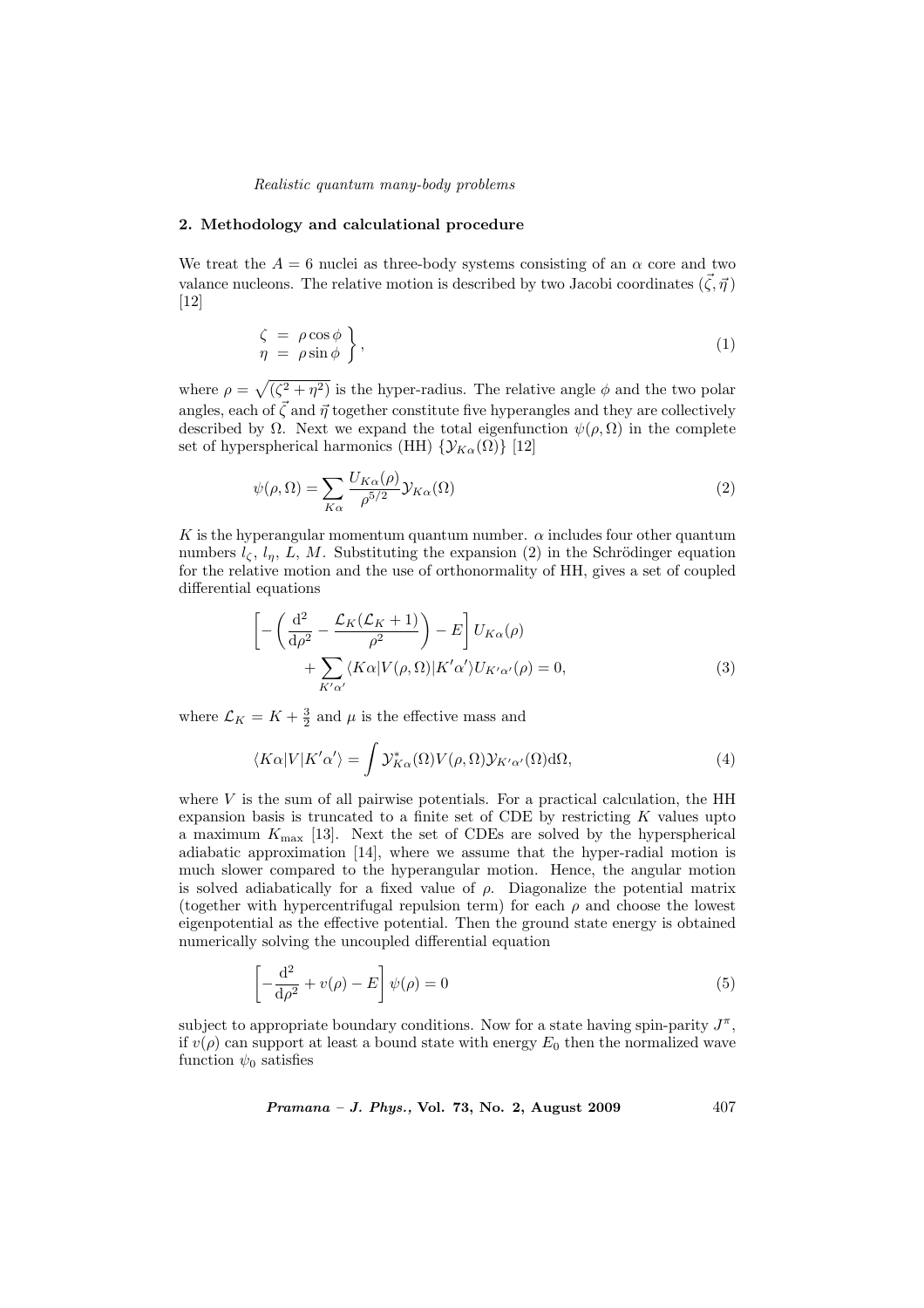$$
\left[-\frac{\mathrm{d}^2}{\mathrm{d}\rho^2} + v(\rho) - E\right]\psi_0(\rho) = 0.
$$
\n(6)

Then by using supersymmetric quantum mechanics (SSQM) we can construct the most general superpotential [1]

$$
\hat{W}(\rho,\lambda) = W(\rho) + \frac{\mathrm{d}}{\mathrm{d}\rho} \ln[I_0(\rho) + \lambda] \tag{7}
$$

which gives one-parameter family of isospectral potentials

$$
\hat{v}(\rho,\lambda) = \hat{W}^2(\rho) - \hat{W}'(\rho) \n= v(\rho) - 2\frac{d^2}{d\rho^2} \ln[I_0(\rho) + \lambda],
$$
\n(8)

where

$$
I_0(\rho) = \int_0^{\rho} [\psi_0(\rho')]^2 d\rho'. \tag{9}
$$

Since  $\psi_0(\rho)$  is normalized and  $0 \leq I_0(\rho) \leq 1$ , the interval  $-1 \leq \lambda \leq 0$  is not allowed. It can be shown that  $\hat{v}(\rho, \lambda)$  is strictly isospectral with  $v(\rho)$  for only allowed values of  $\lambda$  excluding the above range.

In order to calculate the isospectral potential  $\hat{v}(\rho, \lambda)$  for a given  $J^{\pi}$ ,  $v(\rho)$  must support a bound state such that the ground state wave function  $\psi_0(\rho)$  is normalized. However, the system  ${}^{6}$ Be has no bound state, the above procedure fails. In ref. [15] Pappademos *et al* have generalized the above procedure starting with  $\psi_E$  with positive energy such that  $\psi_E$  is not square integrable. By following substitution,  $\psi_E$  can be converted into square integrable

$$
\hat{\psi}_E(\rho,\lambda) = \frac{\psi_E(\rho)}{I_E(\rho) + \lambda},\tag{10}
$$

where

$$
I_E(\rho) = \int_0^{\rho} \left[\psi_E(\rho')\right]^2 d\rho'.\tag{11}
$$

As  $\psi_E(\rho)$  now oscillates,  $I_E(\rho)$  increases linearly with  $\rho$  and  $\hat{\psi}_E(\rho, \lambda)$  now becomes normalizable. Thus  $\hat{\psi}_E(\rho,\lambda)$  represents a bound state in the continuum. The set of isospectral is now determined by

$$
\hat{v}(\rho,\lambda) = v(\rho) - \frac{4\psi_E \psi_E'}{I_E + \lambda} + \frac{2\psi_E^4}{(I_E + \lambda)^2}
$$
\n(12)

 $\hat{v}(\rho, \lambda)$  is again strictly isospectral with  $v(\rho)$  for all positive energies and has the same general features as the isospectral potential.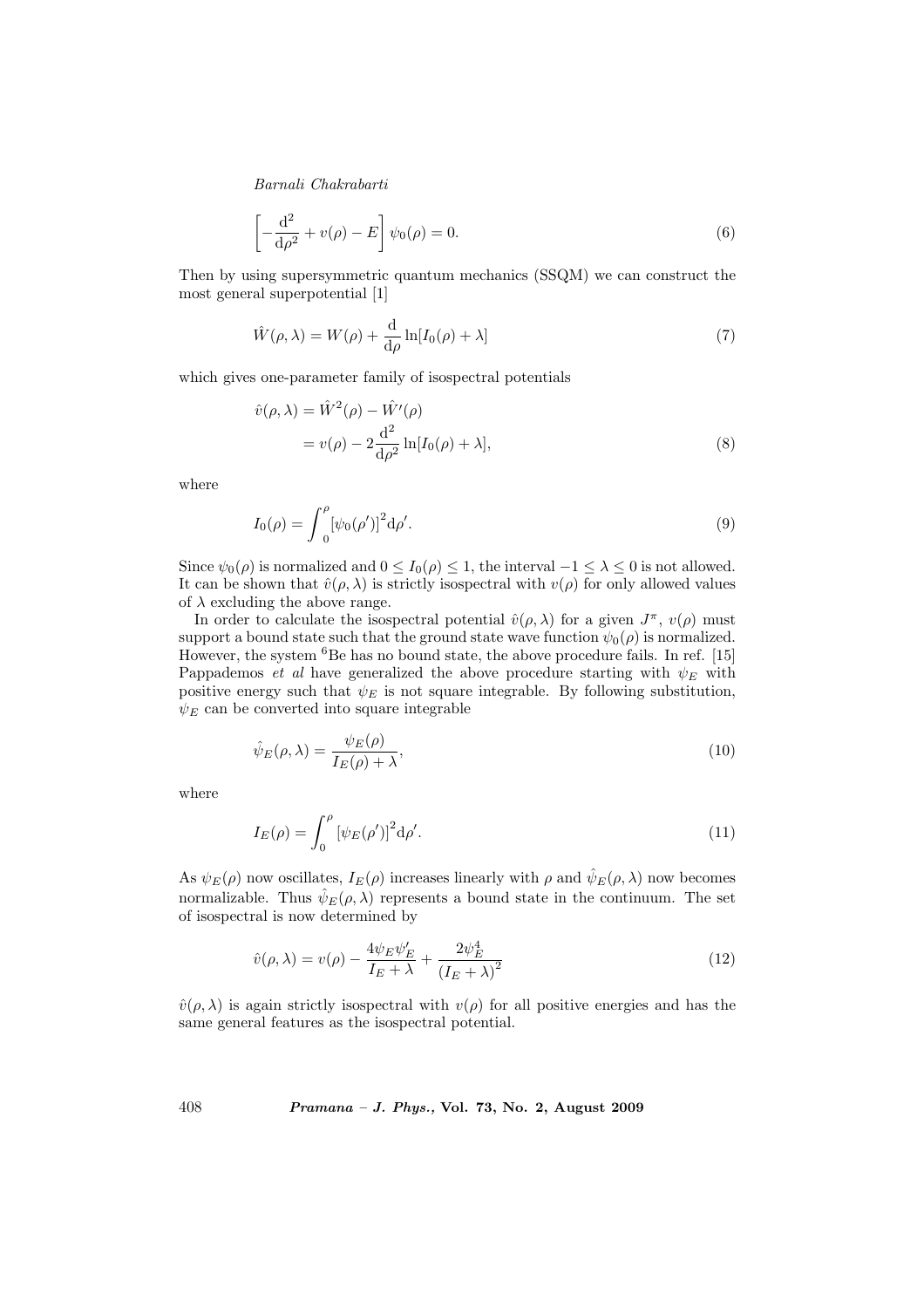## 3. Results of  $A = 6$  nuclei

For the calculation of ground state and also the resonances in  $A = 6$  nuclei (<sup>6</sup>He, <sup>6</sup>Li, <sup>6</sup>Be) we assume  $(\alpha - n - n)$  cluster. As  $(n - n)$  potential we choose GPT potential [16], whereas for  $p - p$  potential in <sup>6</sup>Be we also include Coulomb potential. For the  $(\alpha - n)$  potential we use the SBB potential [17] which fits  $(\alpha - n)$  phase shifts. The SBB potential has the form

$$
V_{\alpha n}(\vec{r}) = \sum_{l=0,1,2} v_{\alpha n}^{(l)} \exp(-(r/b_{\alpha n}^{(l)})^2) + v^{(ls)}(\vec{l} \cdot \vec{s}) \exp(-(r/b_{\alpha n})^2). \quad (13)
$$

Equation (13) is the original SBB potential having a common Gaussian form but is of different strength for different  $l$  components plus a spin-orbit term. The  $s$ -wave component is repulsive with  $v_{\alpha n}^{(0)} = 50$  MeV and  $b_{\alpha n}^{(0)} = 2.3$  fm to simulate Pauli principle between the  $\alpha$  core and outer nucleons.  $v_{\alpha n}^{(1)} = -47.32 \text{ MeV}, v_{\alpha n}^{(2)} = -23.0$ MeV,  $v^{(ls)} = -5.855$  MeV, having the common range 2.3 fm. The spectrum of <sup>6</sup>He contains one weakly bound ground state with  $J^{\pi} = 0^{+}$  and two resonance states with  $J^{\pi} = 2^{+}$ . The existence of both the ground state and the resonance states are confirmed by reactions [18]. With the above set of parameters we solve the coupled differential equations by hyperspherical adiabatic approximation where we consider that the hyper-radial motion is slow compared to hyperangular motion. With this effective potential we solve eq. (6) by the standard Runge–Kutta with predictor–corrector algorithm, subject to appropriate boundary condition imposed on ground state wave function  $\psi_0(\rho)$ . To obtain the converged binding energy we use the hyperspherical extrapolation technique [13] and the extrapolated binding energy (BE) is −0.675 MeV which compares very well with the earlier calculations [2]. We next calculate the  $2^+$  resonance state of <sup>6</sup>He having no bound state. We use the BIC technique. The corresponding effective three-body potential  $v(\rho)$  is shown in figure 1 ( $\lambda = \infty$ ), the shallow and wide barrier gives rise to the resonant states. Starting from positive energy  $(E > 0)$  solution, we normalize  $\psi_E(\rho)$  and construct  $\hat{v}(\rho, \lambda)$  according to eq. (12). These are plotted in figure 1 for different choices of  $\lambda$ . Note that with appropriate choice of small values of  $\lambda$ , there is a narrow and deep well followed by high barrier which traps the system in the deep well. We calculate the probability of the system to be trapped within the well barrier combination

$$
C(E) = \int_0^{\rho_B} \left[ \psi_E(\rho') \right]^2 d\rho', \tag{14}
$$

where  $\rho_B$  is the position of the top of the barrier. In figure 2, we plot  $C(E)$  as a function of E, which dramatically shows the enhanced trapping effect of  $\hat{v}(\rho, \lambda)$  as  $\lambda$  decreases towards  $0^+$ . The sharpness of the peak increases rapidly as  $\lambda \to 0^+$ . The resonance energy is independent of  $\lambda$ , but making  $\lambda$  too small may create large numerical error in the wave function as the well becomes extremely narrow and highly deep. Thus one has to make a judicious choice of  $\lambda$ . Alternately one can choose optimum  $\lambda$  which can correctly reproduce the measurable physical property like halo radius of these systems. The halo radius can be easily calculated by using the resonant wave function for different choices of  $\lambda$ . The width  $\Gamma$  of the resonance is obtained from the mean life of state using time–energy uncertainty relation as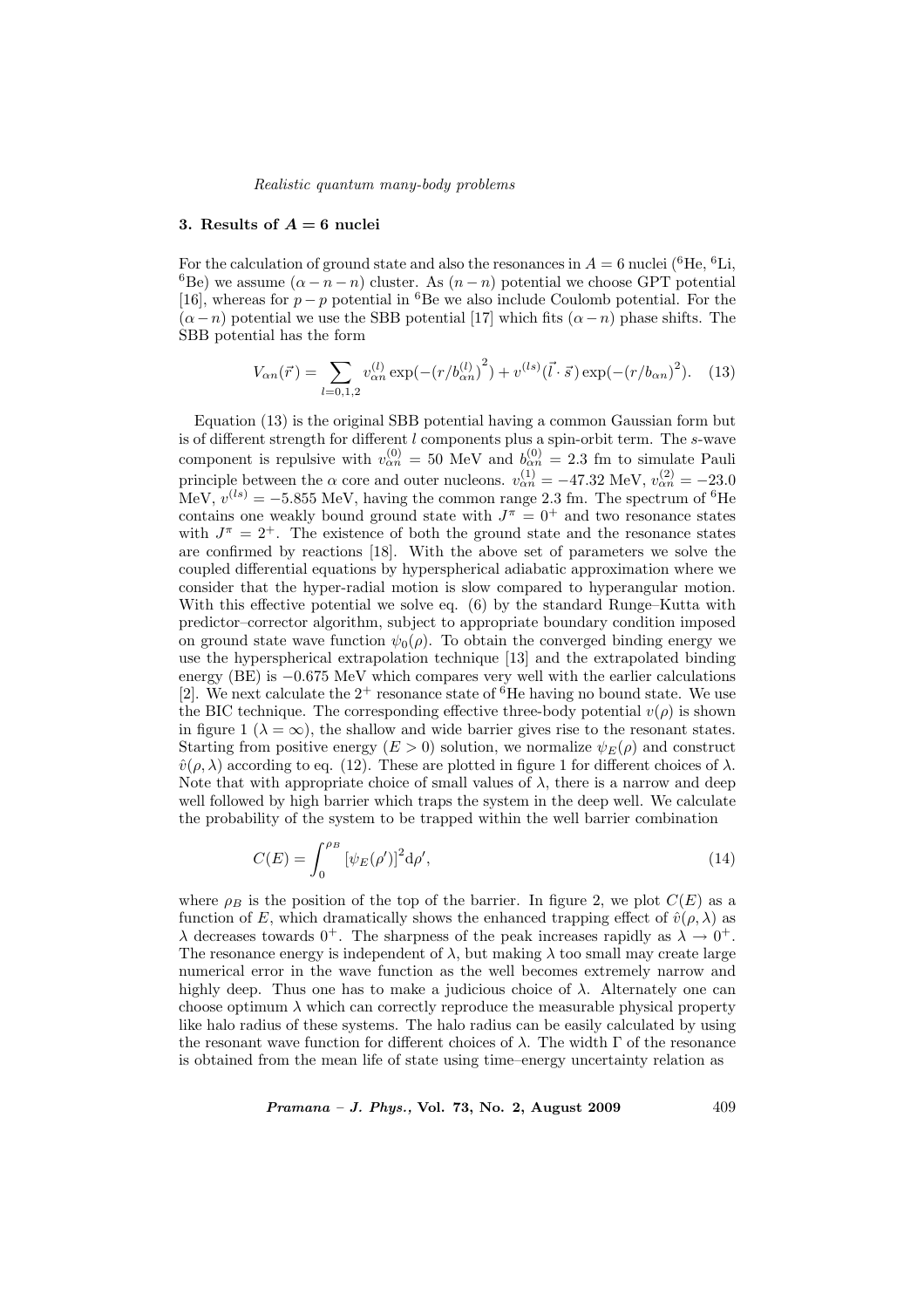

**Figure 1.** Plot of one-parameter family of isospectral potentials  $\hat{v}(\lambda; \rho)$  for  $\lambda = \infty$  (original potential),  $\lambda = 50$  and 10 for the  $2^+_1$  state of <sup>6</sup>He. Narrow and deep well followed by a high barrier effectively traps the particles to form a strong resonant state.



**Figure 2.** Probability  $C(E)$  as a function of energy  $(E)$  to find the particle within the trapping potential for  $\lambda = \infty$  (original potential  $v(\rho)$ ), 100, 50, 10, 0.1.

$$
\Gamma = \frac{2 \exp\left[-2 \int_b^c \sqrt{(\hat{v}(\rho, \lambda) - E_{\rm R})} \, \mathrm{d}\rho\right]}{\int_a^b \frac{\mathrm{d}\rho}{\sqrt{(E_{\rm R} - \hat{v}(\rho, \lambda))}},}
$$
\n(15)

where  $a$  and  $b$  are the turning points of the well and  $b$  and  $c$  are the turning points of the barrier in  $\hat{v}(\rho, \lambda)$ , corresponding to the resonance energy  $E_R$ . With an optimum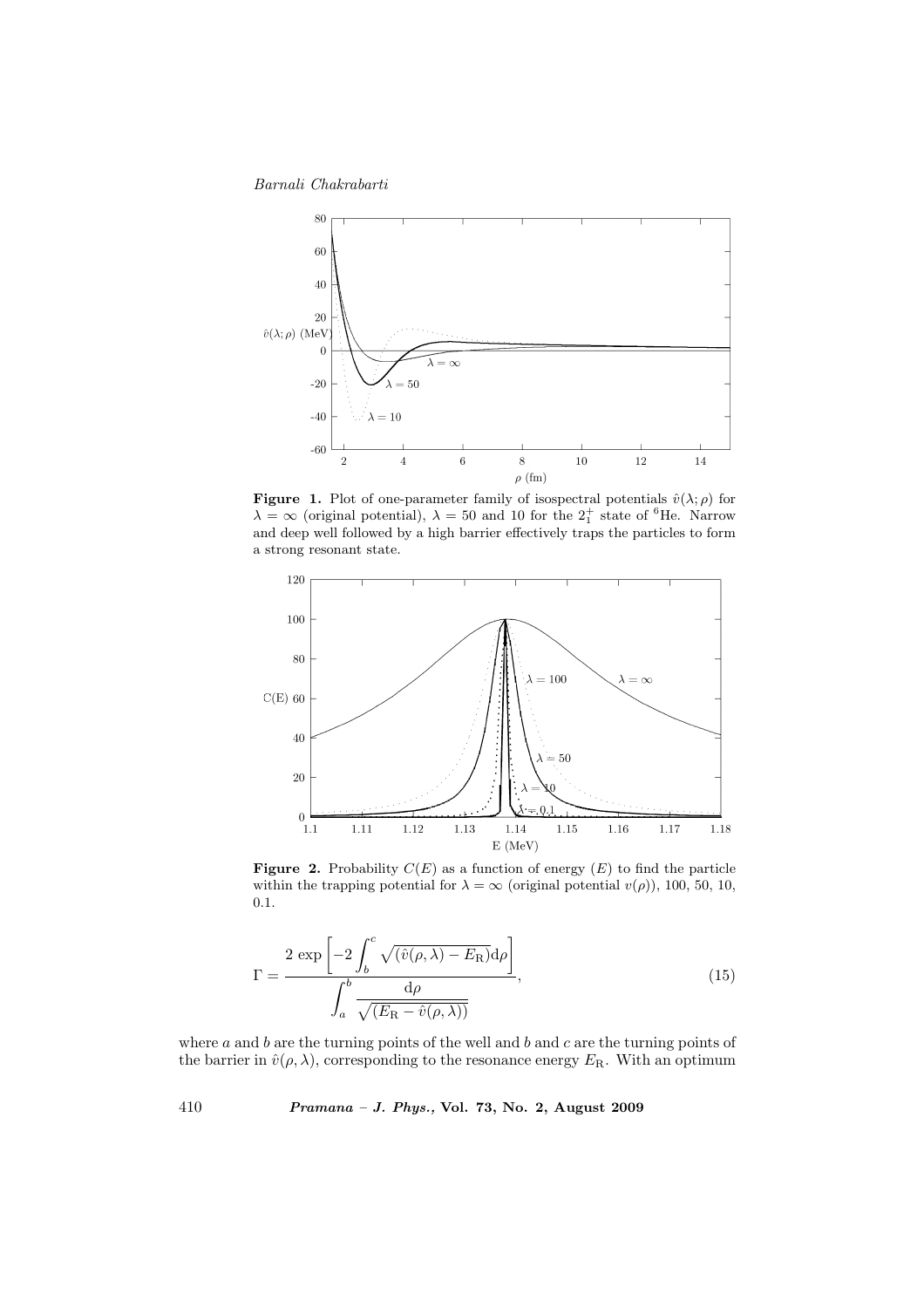Table 1. Comparison of calculated and experimental results. Resonance energy and width are in MeV.

|                 | $J^{\pi}$   | Energy/width | <b>SSQM</b> | CS[4]  | Exp. $[19]$        |
|-----------------|-------------|--------------|-------------|--------|--------------------|
| ${}^{6}$ He     | $0^+$       | E            | $-0.675$    | $-0.6$ | $-0.973 \pm 0.04$  |
|                 | $2^{+}_{1}$ | $E_{\rm R}$  | 1.814       | 1.34   | $1.797 \pm 0.025$  |
|                 |             | $\Gamma$     | 0.135       | 0.06   | $0.113 \pm 0.020$  |
|                 | $2^{+}_{2}$ | $E_{\rm R}$  | 4.90        | 3.28   |                    |
|                 |             | $\Gamma$     | 1.717       | 4.7    |                    |
| ${}^{6}$ Li     | $1^+$       | E            | $-4.556$    |        | $-3.669 \pm 0.006$ |
|                 | $1^+$       | $E_{\rm R}$  | 1.80        | 5.71   | $1.95 \pm 0.050$   |
|                 |             | $\Gamma$     | 1.23        | 3.89   | $1.5 \pm 0.2$      |
|                 | $2^+$       | $E_{\rm R}$  | 1.77        | 1.59   | $1.696 \pm 0.015$  |
|                 |             | $\Gamma$     | 0.761       | 0.28   | $0.540 \pm 0.020$  |
| ${}^6\text{Be}$ | $0^+$       | $E_{\rm R}$  | 1.37        | 1.52   | 1.371              |
|                 |             | $\Gamma$     | 0.088       | 0.16   | $0.092 \pm 0.006$  |
|                 | $2^+$       | $E_{\rm R}$  | 3.00        | 2.81   | $3.04 \pm 0.05$    |
|                 |             | $\Gamma$     | 1.27        | 0.87   | $1.16 \pm 0.06$    |

value of  $\lambda$  we get a sharp peak in  $C(E)$  at  $E_R = 1.138$  MeV. This corresponds to the excitation energy 1.814 MeV above the ground state, in agreement with the experimental results [19]. The width obtained is  $\Gamma = 135$  keV. The results are presented in table 1. In the same table we present the results of second  $2^+$ resonance state. Both the resonance energy and width are in excellent agreement with the experimental results [19], whereas <sup>6</sup>Li has one bound ground state of  $-4.556$  MeV with spin-parity  $J^{\pi} = 1^{+}$ , in good agreement with experimental value. With the same spin-parity it has a resonance state with energy 1.80 MeV, whereas the resonance state with  $J^{\pi} = 2^{+}$  has no bound state. So for the resonance state with  $J^{\pi} = 1^{+}$  we use SUSY isospectral formalism and for the state with  $J^{\pi} =$ 2 <sup>+</sup> we again utilize BIC technique to formulate isospectral partners with different choices of  $\lambda$ . The supersymmetry results are presented in table 1 with other earlier results. In the same table we also present the results for resonance states of <sup>6</sup>Be with  $J^{\pi} = 0^{+}$  and  $2^{+}$ . The results of complex scaling (CS) method [4] together with experimental results are presented in the same table. Our results compare very well with experimental results.

The fact that the resonant state is much better reproduced than the ground state may be understood from the following discussions. We are using the SBB interaction potential which are obtained from low-energy  $\alpha$ -n scattering phase shifts. It implies that SBB potential represents the  $\alpha$ -n interactions at large separation. The resonant states are much more spatially extended than the bound ground states. As the ground state is much more compact spatially, the SBB interaction is not so correct. It is likely that the effective  $\alpha$ –n interaction should be strongly repulsive at short separations, which would reduce the ground state binding energy, bringing it closer to the experimental value. So it is not surprising that the resonant state of <sup>6</sup>Li is better reproduced than the ground state.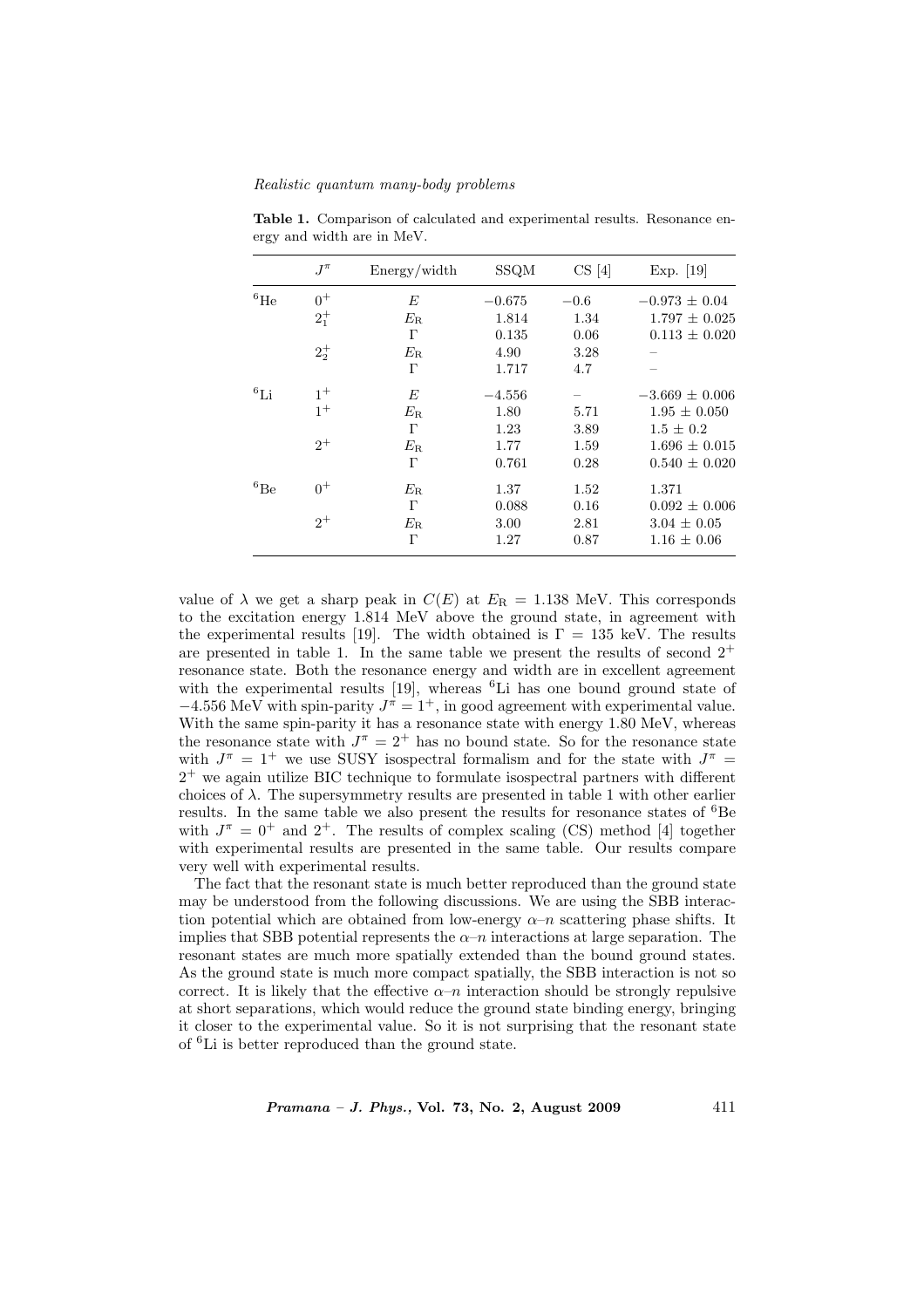#### 4. Calculation of Efimov state in He trimer

It was proposed by Efimov that if a system of two spinless neutral particles interact resonantly, then the addition of third particle will lead to the creation of a large number of bound states of three-body system. Efimov predicted that near the  $\pm \infty$ discontinuity in the scattering length, the number of three-body bound levels is given by

$$
N \simeq \frac{1}{\pi} \ln \left( \frac{|a|}{r_c} \right),\tag{16}
$$

where a is the two-body scattering length and  $r_c$  is the effective range of two-body potential. Till date there is no experimental evidence for such infinity of bound states. In nuclear physics, there is no example for the Efimov effect. At present, <sup>4</sup>He trimer is taken as the most promising candidate. As the <sup>4</sup>He dimer has the binding energy  $\simeq$  1.0 mK close to two-body resonance, <sup>4</sup>He trimer is expected to exhibit Efimov state structure. For helium trimer, theory predicts one Efimov state with a weak binding energy of  $|E_{\text{b}}| = 2.3 \text{ mK}$  in addition to the ground state with  $|E_{\sigma}| = 126$  mK. A lot of theoretical work has been done in order to either confirm or disprove the existence of Efimov state [10,11]. As the Efimov state is highly exotic and very crucially depends on two-body interaction strength, naturally a lot of numerical error may be involved in the existing theoretical calculation where the effective potential is very shallow. In this work we again prescribe to bypass the problem by formulating isospectral potential as the very high-lying weakly bound state in the original potential now will be converted into a true bound state in the deep narrow well of isospectral potential.

As an He–He potential we use the LM2M2 potential [20] which is the most commonly used accurate potential and it has the form

$$
U(r) = \epsilon \left[ A \exp(-\alpha x - \beta x^2) - \left( \frac{C_6}{x^6} + \frac{C_8}{x^8} + \frac{C_{10}}{x^{10}} \right) F(x) + BU(x) \right],
$$
\n(17)

where  $x = r/r_{\text{min}}$ . With this potential ground state properties of <sup>4</sup>He dimer is obtained by numerical solution of two-body Schrödinger equation by Runga-Kutta algorithm. The calculated ground state energy is  $-0.000872 \text{ cm}^{-1}$ , which is in close agreement with the DMC result of  $-0.00086$  cm<sup>-1</sup> and it is seen that dimer wave function extends to several hundred a.u. With the same potential we next solve the trimer (three-body) problem by hyperspherical adiabatic approximation using potential harmonics basis [21].

The Hamiltonian for a system of  $A = (N + 1)$  atoms (each of mass m) and interacting via two-body potential has the form

$$
H = -\frac{\hbar^2}{m} \sum_{i=1}^{N+1} \nabla_i^2 + \sum_{i>j=1}^{N+1} V(\vec{x_i} - \vec{x_j}),\tag{18}
$$

where  $V(\vec{x}_i - \vec{x}_j)$  is the He–He two-body potential. Then the relative motion of the atoms is described in terms of N Jacobi vectors where  $\{\vec{\zeta}_1, ..., \vec{\zeta}_N\}$  as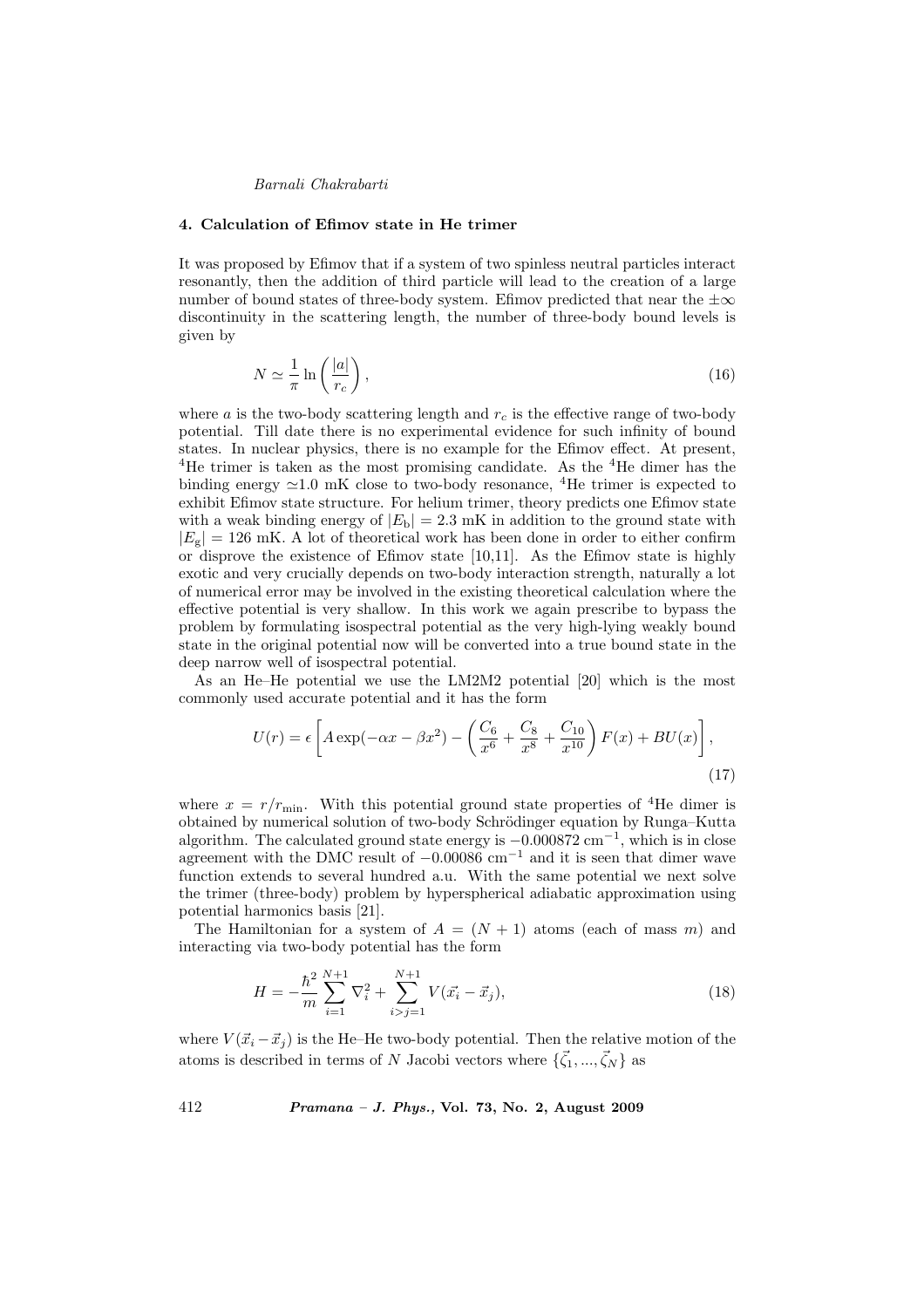$$
\left[ -\frac{\hbar^2}{2m} \sum_{i=1}^N \nabla_{\zeta_i}^2 + V(\vec{\zeta}_1, \dots, \vec{\zeta}_N) - E \right] \psi(\vec{\zeta}_1, \dots, \vec{\zeta}_N) = 0.
$$
 (19)

As the He atoms are spinless bosons, we decompose  $\psi$  in Faddeev components

$$
\psi(\vec{x}) = \sum_{ij>i}^{N+1} \psi_{ij}(\vec{x}),
$$
\n(20)

where  $\psi_{ij}$  satisfies the Schrödinger equation

$$
(T - E)\psi_{ij}(\vec{x}) = -V(\vec{r_{ij}}) \sum_{k,l > k} \psi_{kl}(\vec{x}).\tag{21}
$$

T is the total kinetic energy. In the usual hyperspherical harmonics expansion *I* is the total kinetic energy. In the usual hyperspherical narmonics expansion method, the hyper-radius is defined as  $r = \sqrt{\sum_{i=1}^{N} \zeta_i^2}$ . The hyper-radius and  $(3N - 1)$  hyperangles together constitute 3N hyperspherical variables. As the choice of Jacobi coordinate is not fixed, we choose  $\vec{r}_{ij}$  as  $\vec{\zeta}_N$  for  $(ij)$  interacting pair and  $\vec{\rho}_{ij}$  for the rest  $(N-1)$  no. of atoms, such that  $\rho_{ij}^2 + r_{ij}^2 = r^2$ . Then the hyperspherical coordinates are  $(r, \Omega_N) = (r, \phi, \theta, \varphi, \Omega_{N-1})$ .  $(\theta, \varphi)$  are polar angles of  $\vec{r}_{ij}$  and  $\Omega_{N-1}$  involves  $(3N-4)$  variables. In the potential harmonics expansion method, the many-body wave function is expanded in the subset called potential harmonics subset [21] from the full HH basis [12] as

$$
\psi_{ij} = r^{-\left(\frac{3N-1}{2}\right)} \sum_{K} P_{2K+l}^{lm}(\Omega_{ij}) u_K^l(r). \tag{22}
$$

The method was originally proposed by Fabre [21] for nuclear systems. The basic assumption is that only two-body correlations are important and higher-body correlations are disregarded. Consequently contribution to orbital and grand orbital quantum numbers come from the interacting pair only. <sup>4</sup>He trimer has large spatial extent and thus it absolutely fits this requirement. Thus when  $(ij)$  pair interacts we can freeze the contribution coming from  $(N - 1)$  remaining spectators. Thus PH for  $(ij)$  partition is defined as the eigenfunctions of  $L^2(\Omega_N)$  corresponding to zero eigenvalue of  $L^2(\Omega_{N-1})$  and is given by

$$
P_{2K+l}^{lm}(\Omega_{ij}) = Y_l^m(\theta, \varphi)^{(N)} P_{2K+l}^{l,0}(\phi) \mathcal{Y}_0(D-3). \tag{23}
$$

Note that it does not contain any function of  $\vec{\zeta}_i, i \leq N$ .  $Y_l^m(\theta, \varphi)$  is spherical harmonic.  $^{(N)}P_{2K+l}^{l,0}(\phi)$  is expressed in terms of Jacobi polynomials and  $\mathcal{Y}_0$  is the lowest order HH in  $(3N-4)$ -dimensional hyperangular space. In this new basis set  $3N$ -dimensional Schrödinger equation reduces effectively to a four-dimensional equation and the relevant set of quantum numbers are three. These are orbital l, azimuthal m and grand orbital  $2K + l$  for any N. Next expanding Faddeev component  $\psi_{ij}$  in the complete set of potential harmonic and taking projection of the Schrödinger equation on the PH basis, a set of coupled differential equation (CDE) is obtained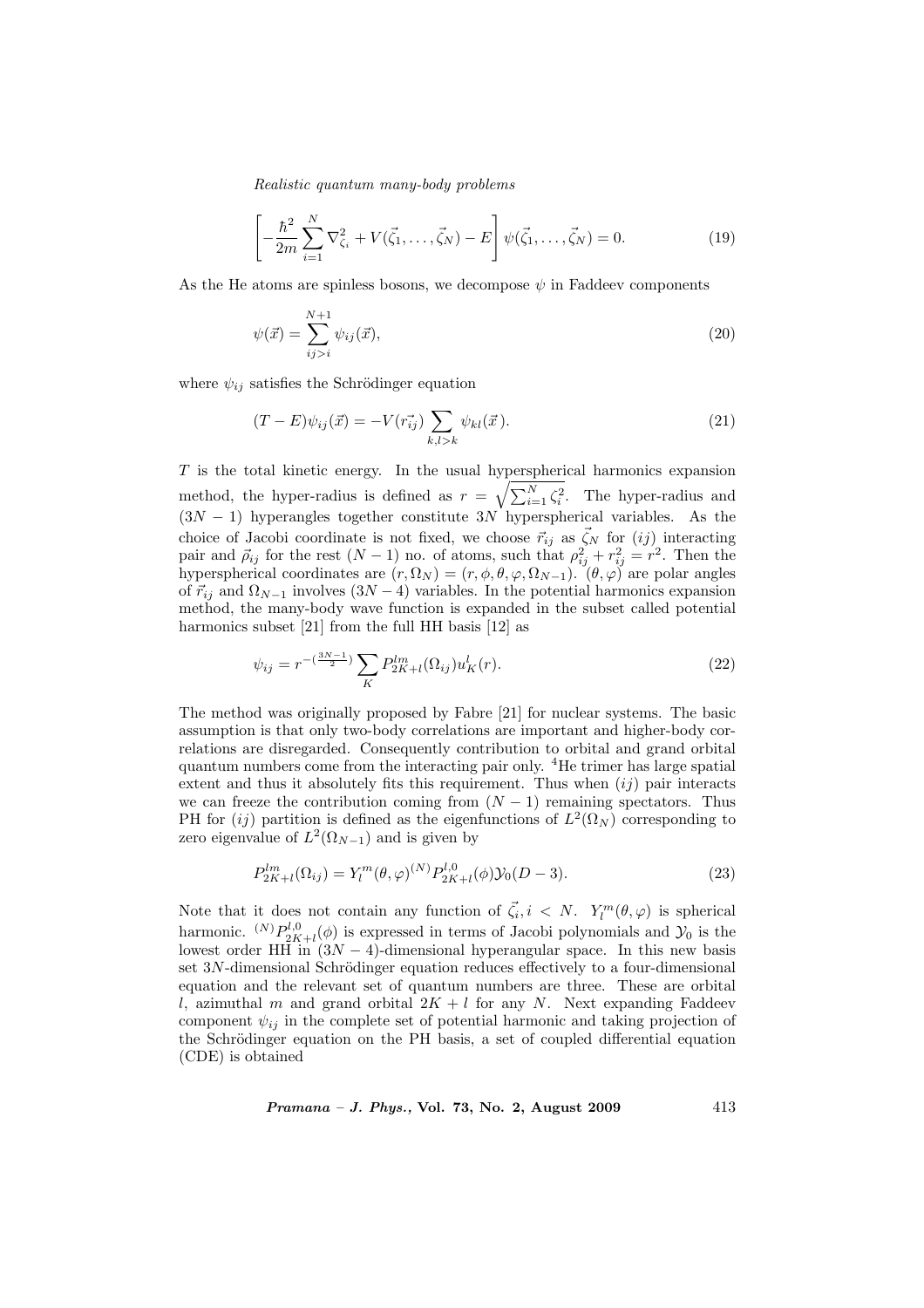$$
\left[-\frac{\hbar^2}{m}\frac{\mathrm{d}^2}{\mathrm{d}r^2} + \frac{\hbar^2}{mr^2}\{\bar{\mathcal{L}}(\bar{\mathcal{L}}+1) + 4K(K+\alpha+\beta+1)\} - E\right]U_{Kl}(r) + \sum_{K'} \bar{V}_{KK'}(r)U_{K'l}(r) = 0,
$$
\n(24)

where  $\bar{\mathcal{L}} = l + \frac{3N-3}{2}$ ,  $\alpha = \frac{3N-5}{2}$ ,  $\beta = l + \frac{1}{2}$ . K is the hyperangular momentum quantum number.  $\bar{V}_{KK'}(r)$  is the symmetric matrix element and is given by

$$
\bar{V}_{KK'}(r) \propto \int_{-1}^{+1} P_K^{\alpha\beta}(z) V\left(r\sqrt{\frac{1+z}{2}}\right) P_{K'}^{\alpha\beta}(z) w_l(z) \mathrm{d}z,\tag{25}
$$

where  $w_l(z)$  is the weight function. The He–He potential becomes suddenly very strongly repulsive below a certain value of interatomic separation. This causes a very strong short-range two-body correlation in the many-body wave function. We introduce this correlation function in the expansion basis, called correlated potential harmonic (CPH) basis

$$
P_{2K+l}^{lm}(\Omega_{ij}) = Y_l^m(\omega_{ij})^{(N)} P_{2K+l}^{l,0}(\phi) \mathcal{Y}_0(3N-3)\eta(r_{ij})
$$
\n(26)

 $\eta(r_{ij})$  is a short-range correlation function which is obtained from zero energy twobody Schrödinger equation. Next we solve the set of coupled equation. We solve it by hyperspherical adibatic approximation as described earlier. In figure 3 we plot the lowest eigenpotential of  ${}^{4}$ He trimer as a function of r. The calculated ground state energy is  $-0.0872 \text{ cm}^{-1} = 125 \text{ mK}$  which is in close agreement with earlier results [11]. However, we fail to get any more state which is close to two-body resonance and claimed to be an Efimov state. Next, starting from the effective potential we use the supersymmetric isospectral formalism described before. In the same figure (figure 3) we plot the isospectral potential for  $\lambda = 0.00005$ . Isospectral potential makes a narrow deep well on the left side of the original shallow well. Naturally the near zero energy bound state in the original potential now will be converted to a true bound state in the deep well of isospectral potential. Next we solve the CDE again by using the isospectral potential and we get a bound state at energy 2.27 mK [22], which is close to the predicted Efimov state of energy  $\approx$ 1.0 mK [11].

## 5. Conclusion

In this report we present a novel theoretical technique to study broad resonances of weakly bound systems and to study Efimov state of <sup>4</sup>He trimer. Our method basically utilized the supersymmetric isospectral formalism in few-body systems. By using standard few-body technique we define an effective potential in hyper-radial space and calculate the family of isospectral potentials  $[\hat{v}(\rho, \lambda)]$ , having completely different shape but these are strictly isospectral to the original potential. Controlling the parameter  $\lambda$  in the isospectral potential one can have the desired shape of the potential. For small positive values of  $\lambda$ ,  $\hat{v}(\rho, \lambda)$  develops a deep and narrow well followed by a high barrier near the origin. The well-barrier combination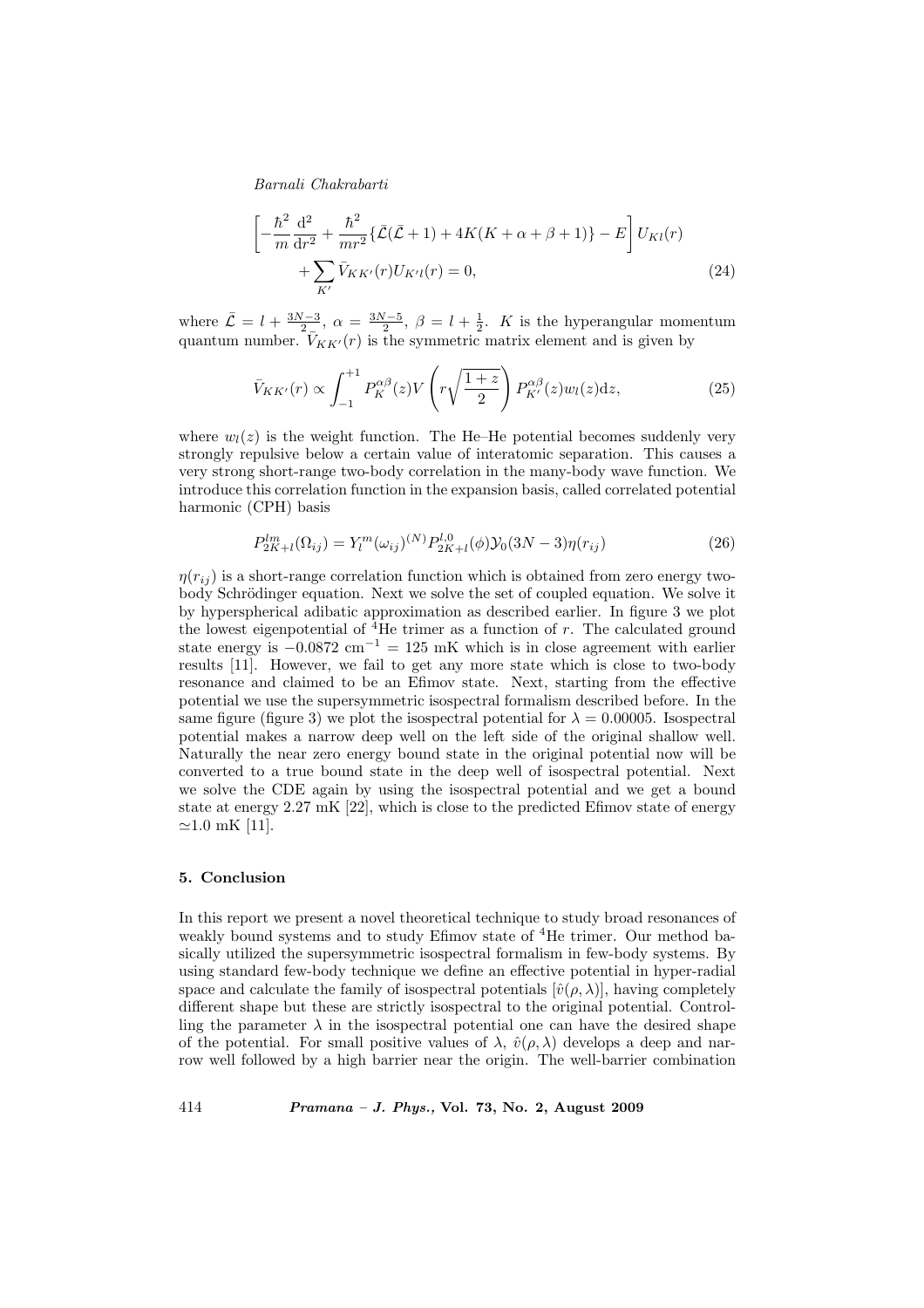

Figure 3. Lowest eigenpotential (effective potential) for <sup>4</sup>He trimer with LM2M2 potential as a function of hyper-radius (solid line). Dashed line corresponds to isospectral potential with  $\lambda = 0.00005$ .

traps the system very effectively, thus reducing the resonance width and facilitating easier and accurate calculation of resonance energy. Application to weakly bound halo nuclei gives results which are in excellent agreement with experimental results. The novelty of our technique is that both the bound state and resonance states are accurately determined by the same technique.

The calculation of Efimov state in <sup>4</sup>He trimer is equally difficult as it is highly exotic and it very crucially depends on two-body interaction. We again prescribe a nice complementary technique by using SUSY isospectral formalism which offers more accurate determination of Efimov effect.

## Acknowledgement

Author acknowledges financial support from UGC, India.

## References

- [1] F Cooper, A Khare and U Sukhatme, Phys. Rep. 251, 267 (1995) and references therein
- [2] M V Zhukov, B V Danilin, D V Fedorov, J M Bang, I J Thompson and J S Vaagen, Phys. Rep. 231, 151 (1993) and references therein
- [3] A Cobis, D V Federov and A S Jensen, Phys. Rev. Lett. 79, 2411 (1997) A Cobis, D V Federov and A S Jensen, Phys. Rev. C58, 1403 (1998)